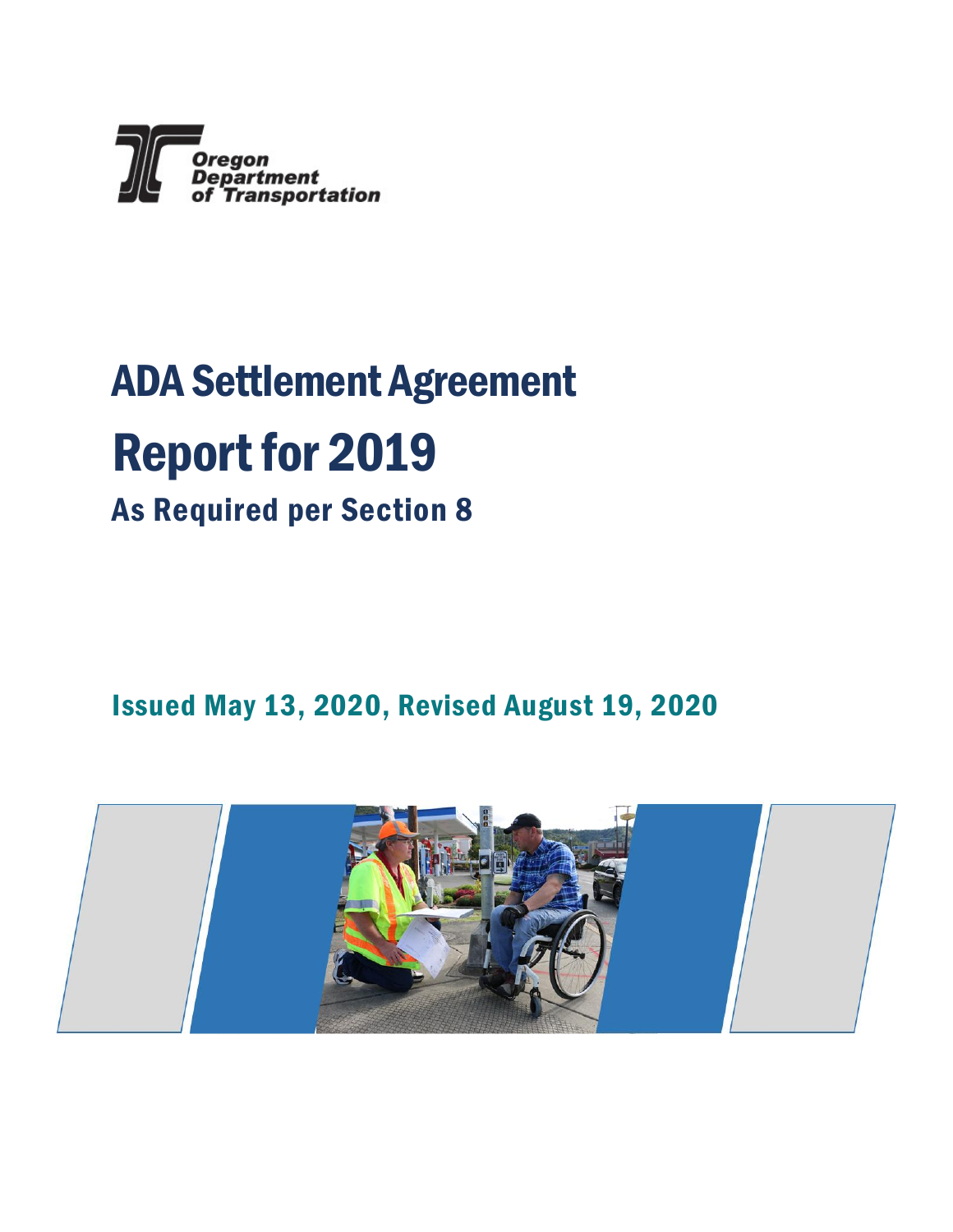ODOT is an Equal employment Opportunity and Affirmative Action Employer.

This information can be made available in alternative format by calling the ADA hotline at 855- 540-6655; for TTY use 7-1-1 relay services, or email to **odot** ADA@odot.state.or.us.

ODOT does not discriminate on the basis of disability in admission or access to our programs, services, activities, hiring and employment practices. Questions: 1-877-336-6368 (EEO-ODOT) or through Oregon Relay Service at 7-1-1.

**Oregon Department of Transportation**

355 Capitol Street NE, MS 11 Salem, Oregon 97301-3871

1-888-275-6368

<https://www.oregon.gov/ODOT/Pages/index.aspx>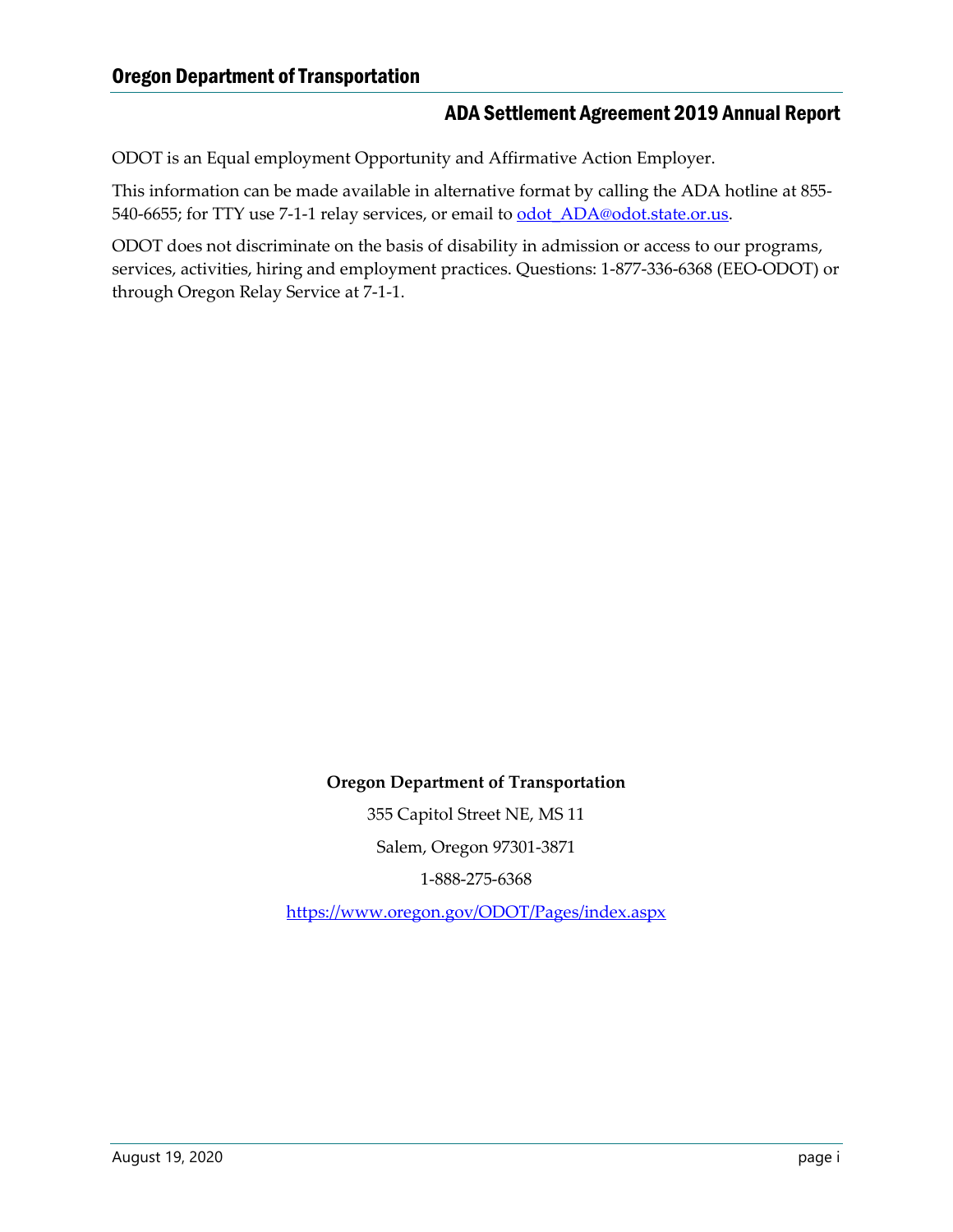### Table of Contents

| Part (a) Actions completed by ODOT pursuant to the Agreement through December 31, 2019  4 |
|-------------------------------------------------------------------------------------------|
|                                                                                           |
|                                                                                           |
|                                                                                           |
|                                                                                           |
|                                                                                           |
|                                                                                           |
|                                                                                           |
|                                                                                           |
|                                                                                           |
|                                                                                           |
|                                                                                           |
|                                                                                           |
|                                                                                           |
|                                                                                           |
|                                                                                           |
|                                                                                           |
|                                                                                           |
|                                                                                           |
| Part (d) Number of Curb Ramp Locations Remaining to be Remediated and their Physical      |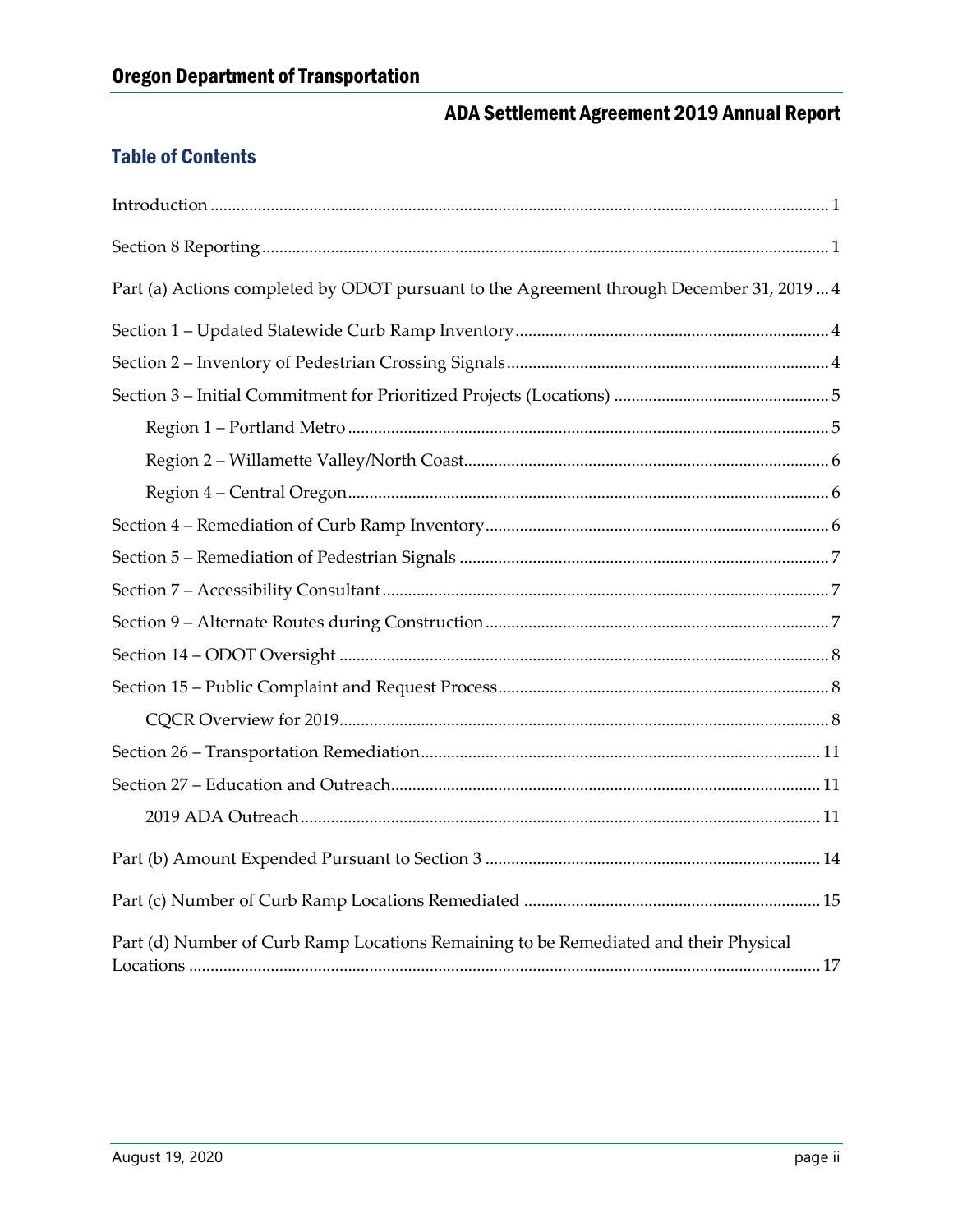### List of Figures

#### List of Tables

| Table 1: Remediation by ODOT, 2018-2019, by Curb Ramp Category Error! Bookmark not<br>defined. |  |
|------------------------------------------------------------------------------------------------|--|
|                                                                                                |  |
|                                                                                                |  |
|                                                                                                |  |
| Table 5: Curb Ramp Remediation for Categories 4(a) and 4(b), by ODOT Region  15                |  |
| Table 6: Curb Ramp Remediation for Categories 4(c)-4(g), by ODOT Region 16                     |  |
|                                                                                                |  |
| Table 8: Breakdown of Curb Ramps included in Agreement, by Condition 177                       |  |
|                                                                                                |  |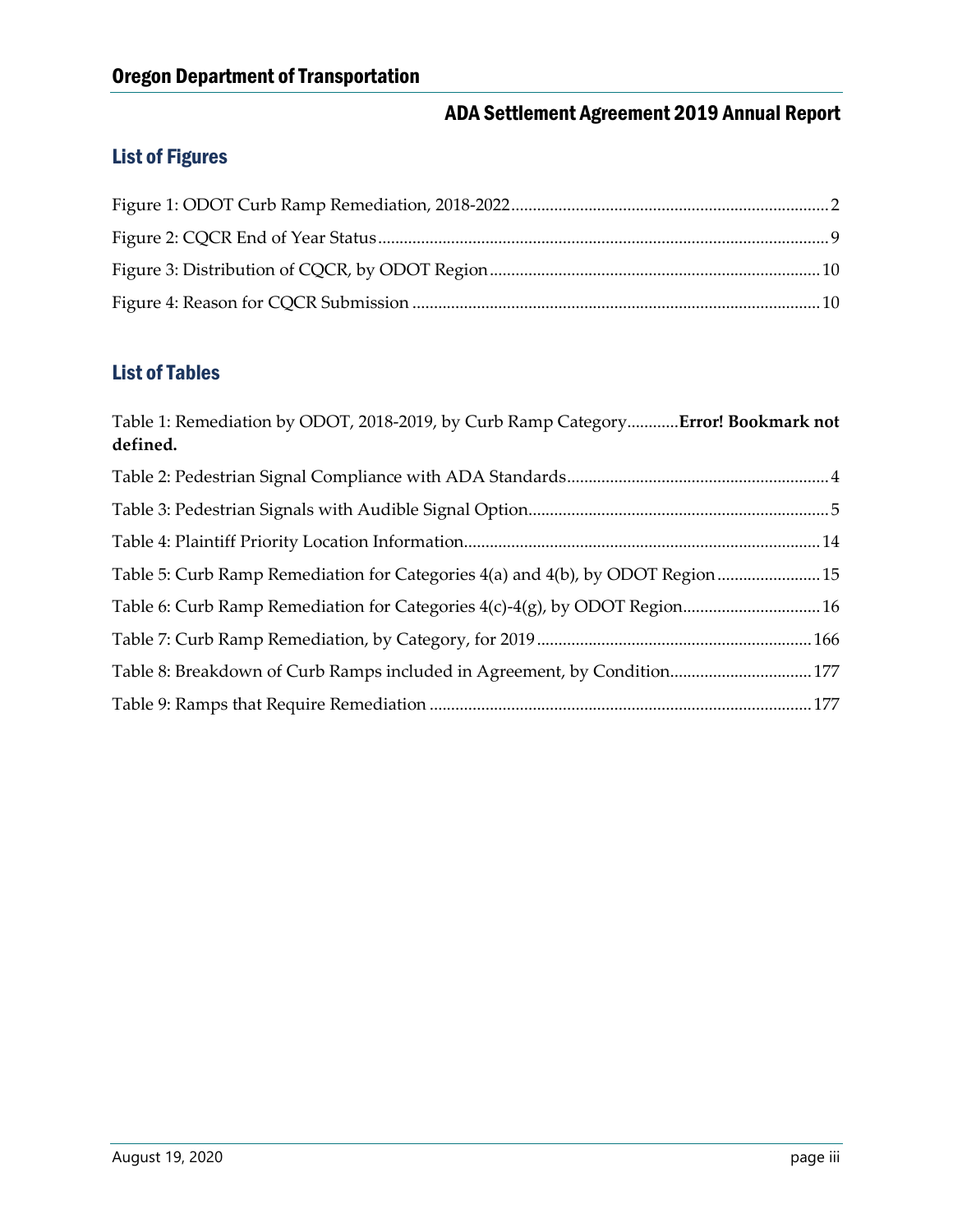# <span id="page-4-0"></span>Introduction

The Oregon Department of Transportation (ODOT) and the Association of Oregon Centers for Independent Living, et al. (AOCIL) entered into a 15-year settlement agreement (Agreement) on November 2, 2016, to make state highways more accessible to people with disabilities. Section 8 of that Agreement requires ODOT to report annually about its progress on specific tasks.

### <span id="page-4-1"></span>Section 8 Reporting

The Settlement Agreement states:

*For each year of this Agreement, ODOT will prepare an annual report based upon the work ODOT has performed under this Agreement each year and provide information relating to its progress, including:*

- *a) List of actions undertaken and completed by ODOT each year pursuant to this Agreement.*
- *b) Amount expended pursuant to Section 3.*
- *c) Number of curb ramp locations remediated, specifically:*
	- *a. the number of curb ramp locations and actual curb ramps remediated per Section 4 (a) or (b) and their physical locations.*
	- *b. the number of curb ramp locations remediated per Section 4 (c), (d), (e), (f), and (g), and their physical locations.*
- *d) Number of curb ramp locations remaining to be remediated and their physical locations.*

ODOT has made progress implementing the provisions in the Agreement and is pleased to provide the following charts to demonstrate actual remediations through 2019 and projected remediations for 2020 to 2022.

The basis for the progress shown is the revised 2017 inventory of non-compliant curb ramps, as defined in the Settlement Agreement. The revised 2017 inventory established a total of 27,327, of which 25,899 were non-compliant. Milestone targets based on this total are 7770 (30%) and 19,424 (75%).

<span id="page-4-2"></span>ODOT has found that ongoing updates and corrections to curb ramp data are routine aspects of managing this data to inform decisions for remediation and for reporting. This creates minor increases and decreases in the number of ramps that require remediation. ODOT will continue to report the number remediated each year, but some minor variances in the totals from year to year should be expected. ODOT will work toward the milestone targets noted in the previous paragraph.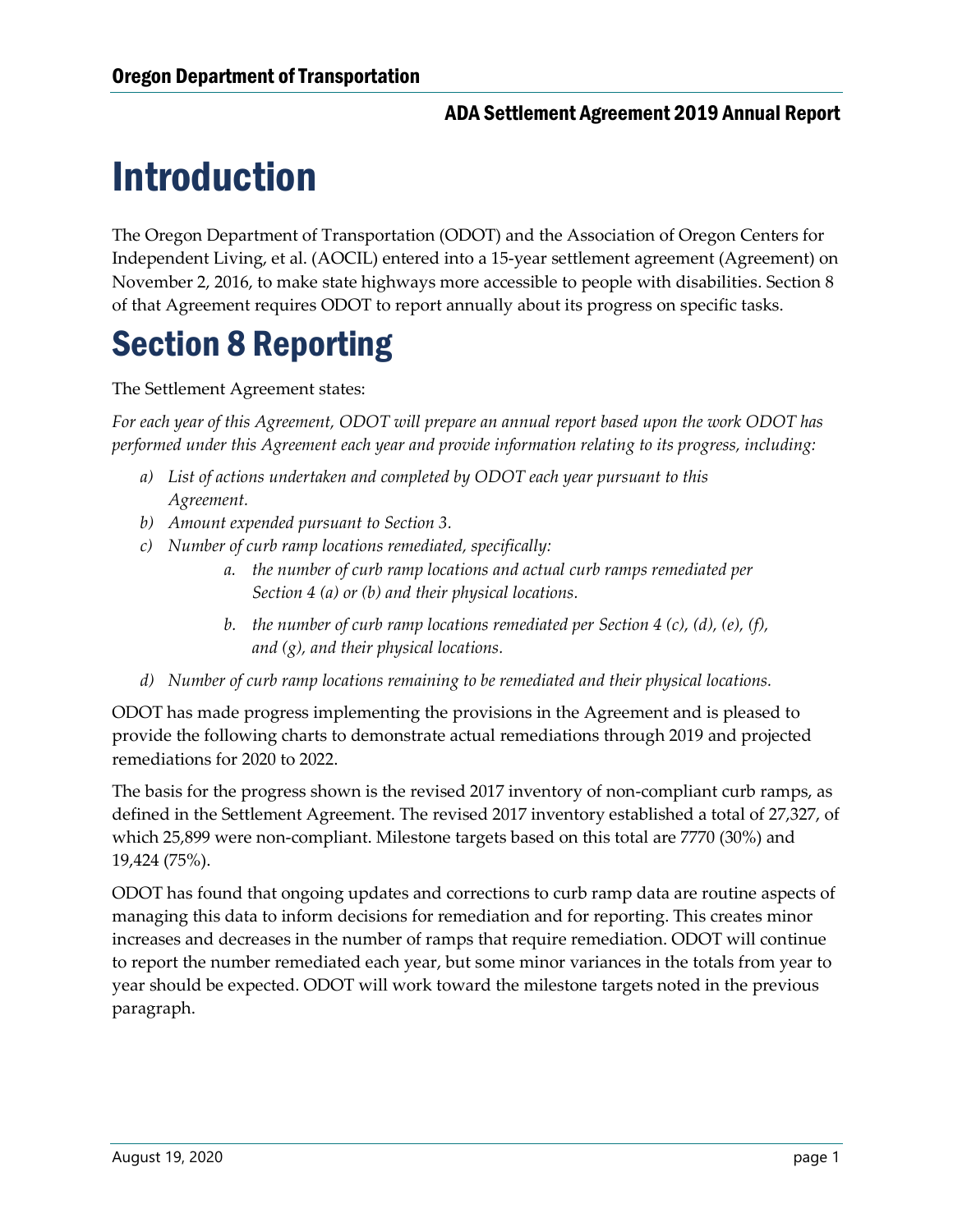Figure 1: ODOT Curb Ramp Remediation, Actual Remediations through 2019 and Projected Remediations through 2022



ODOT staff has honed standards and processes to improve rates of compliance in curb ramp remediation. Initial pace of remediation has been deliberate, and efforts have poised ODOT to meet or exceed the first milestone in 2022. Criteria for qualified design exceptions and/or crosswalk closures have also been refined to ensure remediation meets all possible standards and ensures safety of all users.

The following table summarizes ODOT's curb ramp remediations based on categories of curb ramp remediation definitions set out in Section 4, summarized here:

- $\bullet$  4(a) Compliant by installation of a new ramp where previously missing.
- 4(b) Compliant due to upgrade of an existing ramp.
- $\bullet$  4(c) Compliant by design exception.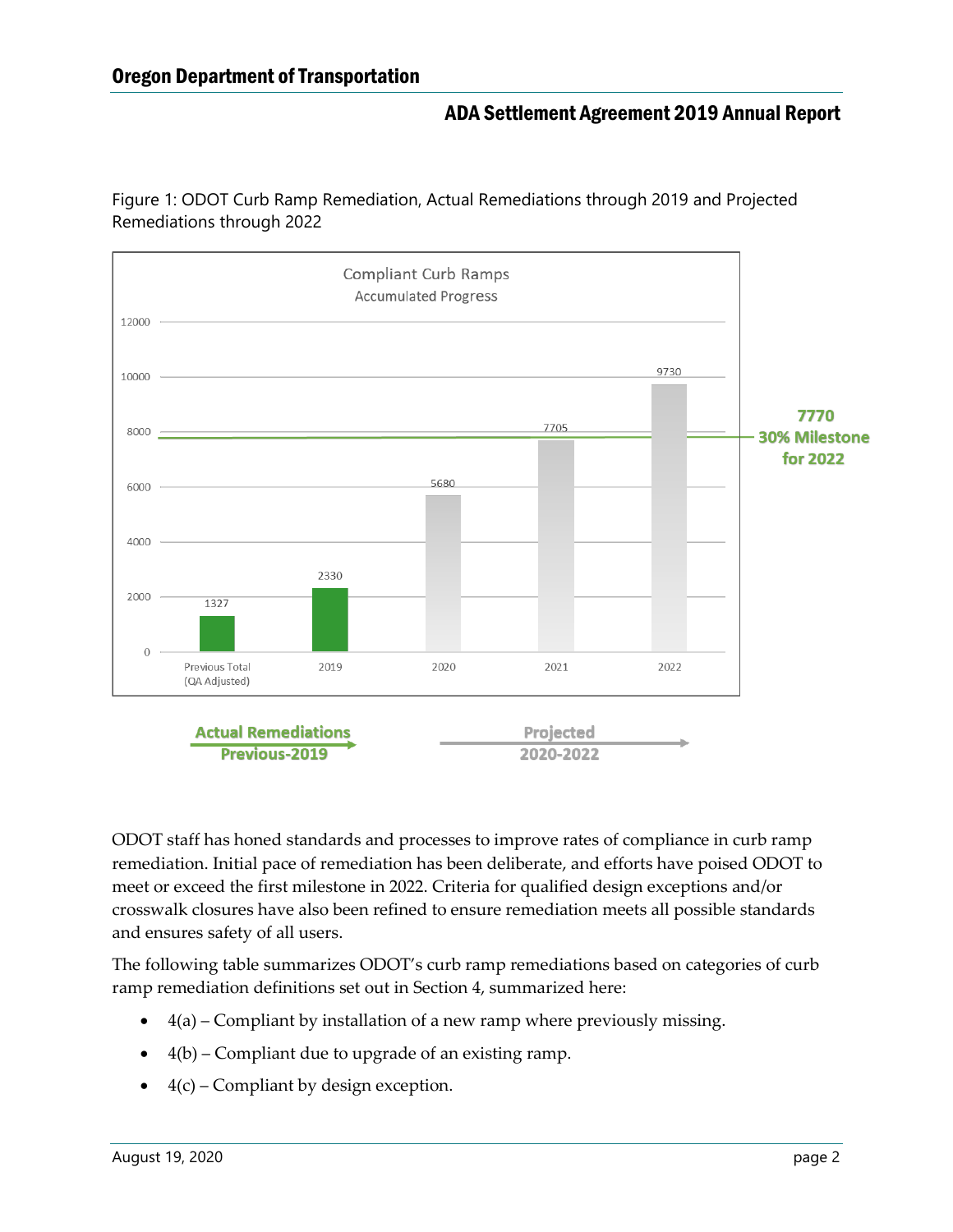- $\bullet$  4(d) Compliant due to crosswalk closure.
- $\bullet$  4(e) Compliant due to other permissible exception under ADA.
- $\bullet$  4(f) Compliant due to right of way availability.
- $\bullet$  4(g) Compliant due to other methods or changes with applicable standards.

Table 1: Remediation by ODOT, 2018-2019, by Curb Ramp Category

| Year                         | 4(a)                               | 4(b) | 4(c) | 4(d) | 4(e) | 4(f)     | 4(g)                  | <b>Total by</b><br>Year              | <b>Cumulative</b><br><b>Total</b> |
|------------------------------|------------------------------------|------|------|------|------|----------|-----------------------|--------------------------------------|-----------------------------------|
|                              | Previously remediated through 2018 |      |      |      |      |          |                       | $1,404*$                             |                                   |
| Adjustments based on Data QA |                                    |      |      |      |      | $-77**$  |                       |                                      |                                   |
|                              |                                    |      |      |      |      |          | QA Adjusted Net Total | $1327**$                             |                                   |
| 2019                         | 22                                 | 473  | 45   | 259  | 0    | $\Omega$ | 204                   | 1,003                                |                                   |
|                              |                                    |      |      |      |      |          |                       | <b>2019 Updated Cumulative Total</b> | 2330                              |

Notes about the table above:

\* This table clarifies that 1404 remediations occurred in 2017 and 2018. In 2017, ODOT focused on updating its curb ramp inventory, though it did perform some curb ramp remediations when feasible. However, because its focus in 2017 was the delivery of the curb ramp inventory, ODOT included the remediations in the 2018 Annual Report but did not further clarify that this number included both 2017 and 2018. ODOT issued a supplement to the 2018 Annual Report as of August 19, 2020 to clarify.

\*\*Data management and quality assurance will sometimes add to or subtract from total numbers of ramps previously reported as remediated. The net result is shown in this table along with the net impact on the cumulative total.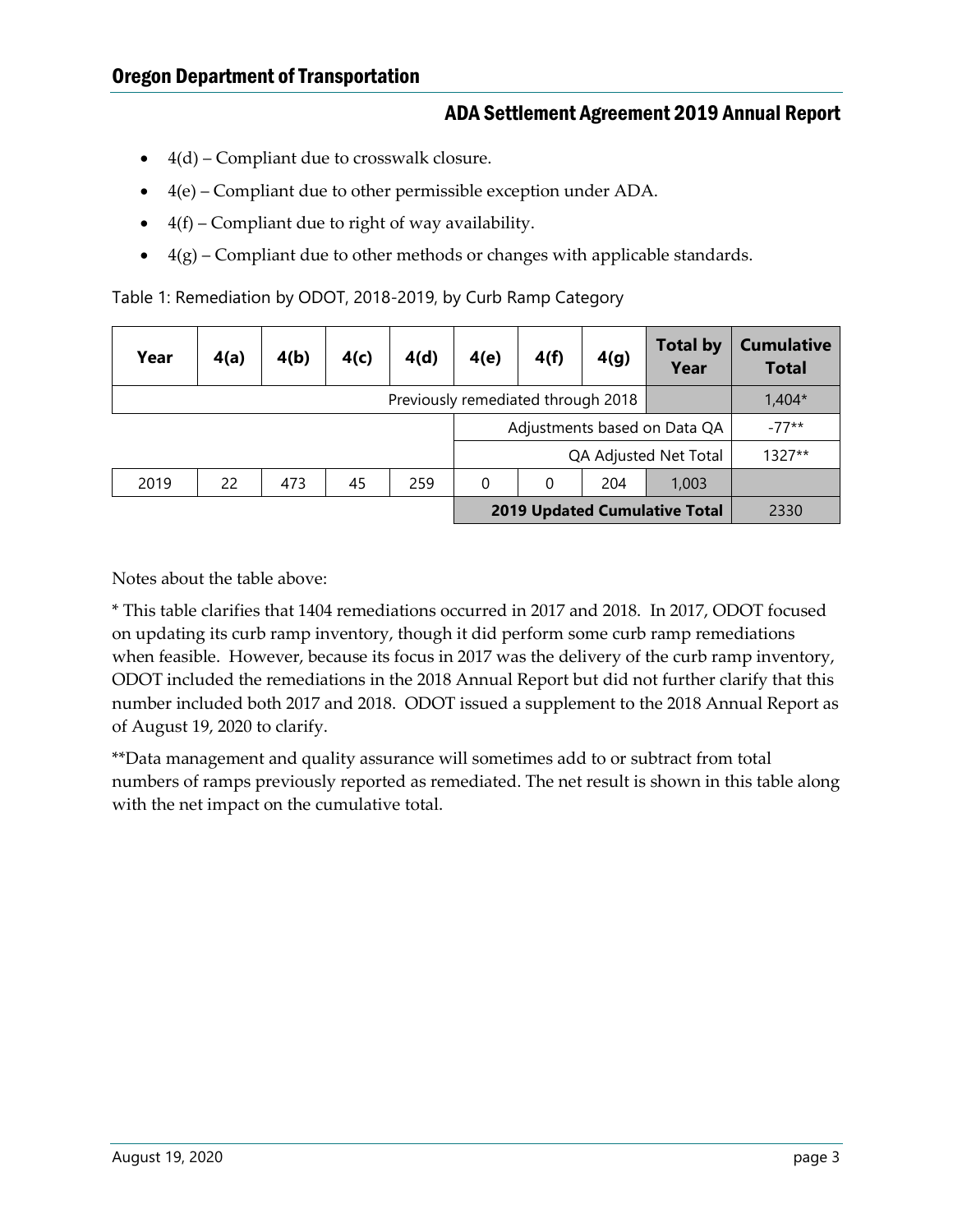# <span id="page-7-0"></span>Part (a) Actions completed by ODOT Pursuant to the Agreement through December 31, 2019

The following is a summary of ODOT actions organized by the Agreement section. Not all sections required deliverables during 2019. Sections 6, 10-13 and 16-25 are not addressed in this report.

### <span id="page-7-1"></span>Section 1 – Updated Statewide Curb Ramp **Inventory**

Pursuant to the Agreement, ODOT updated its in-field curb ramp inventory in 2017. In 2018, ODOT evaluated the curb ramp inventory and performed quality assurance/quality control (QA/QC) on over one million data points. ODOT continues to update the inventory as necessary to track new curb ramps and upgrades of existing curb ramps in 2019. The appendices attached reflect updates completed for this reporting year.

Consistent with this Agreement, ODOT is tracking jurisdictional transfers that occurred in 2019 to ensure that necessary curb ramp remediation takes place.

Note: Data updates for this report reflect data collected through September 2019. This and future reports will include this new data timeline allowing for consistent, best practice data management. The Settlement Agreement report inventory year will run from October 1 to September 30.

### <span id="page-7-2"></span>Section 2 – Inventory of Pedestrian Crossing **Signals**

ODOT completed the pedestrian signal inventory, performed related QA/QC checks on the data and delivered it in 2017. A summary of this inventory and compliance status is provided in the table below.

| <b>Pedestrian Push Button Signal Compliance</b>   | <b>Unit Count</b> | <b>Percent of Total</b> |
|---------------------------------------------------|-------------------|-------------------------|
| Compliant                                         | 3.672             | 44.7%                   |
| Non-Compliant                                     | 4.544             | 55.3%                   |
| Total Push Buttons included in the ADA Settlement | 8,216             | 100%                    |

<span id="page-7-3"></span>Table 2: Pedestrian Signal Compliance with ADA Standards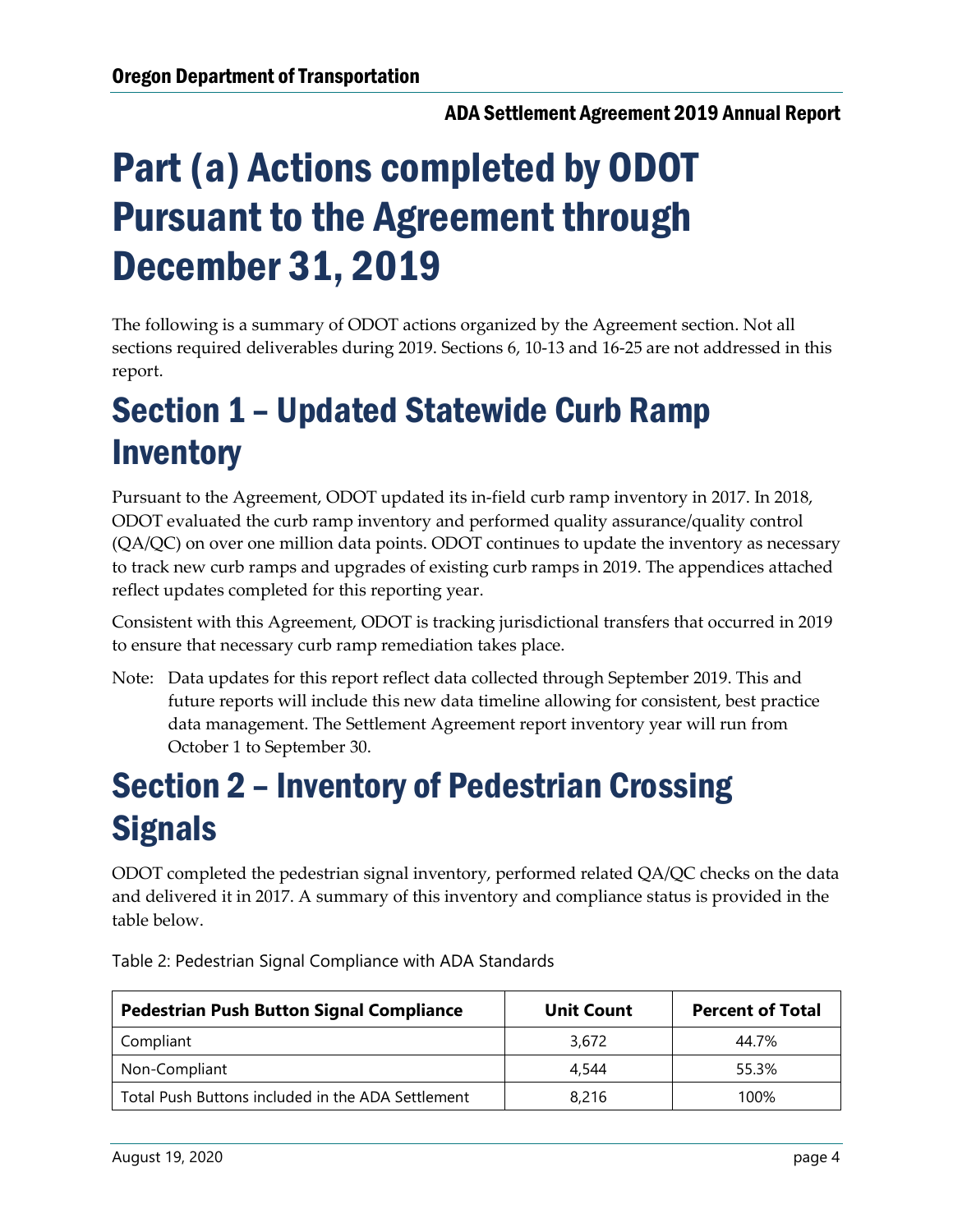Additionally, some of these pedestrian signals include audible signals, most of which are added by citizen request. A summary of pedestrian signals with audible signals follows.

| <b>Pedestrian Audible Signal Capability</b>       | <b>Unit Count</b> | <b>Percent of Total</b> |
|---------------------------------------------------|-------------------|-------------------------|
| With Audible                                      | 1.074             | 13.1%                   |
| No Audible                                        | 6.993             | 85.1%                   |
| Unknown                                           | 149               | 1.8%                    |
| Total Push Buttons included in the ADA Settlement | 8,216             | 100%                    |

<span id="page-8-2"></span>Table 3: Pedestrian Signals with Audible Signal Option

ODOT continues to track jurisdictional transfers that include pedestrian signals to ensure that necessary pedestrian signal remediation takes place.

### <span id="page-8-0"></span>Section 3 – Initial Commitment for Prioritized Projects (Locations)

ODOT committed an initial \$5 million in the Settlement Agreement to address curb ramps and associated pedestrian signals at plaintiff-identified prioritized locations. At this time, ODOT has allocated approximately \$4.27 million to remediate the prioritized locations. These funds are utilized for curb ramp remediation. Non-allocated funds are being held as contingency to ensure adequate funding for the selected projects. Once these projects are completed, any remaining funding will be used to advance additional plaintiff priorities.

Because \$5 million is not sufficient to remediate all of the prioritized locations, ODOT made recommendations to AOCIL about allocations of funds based on the prioritized locations and planned ODOT work. ODOT considered which of the prioritized locations would otherwise be remediated in already-scheduled projects using funds separate from the \$5 million committed to prioritized locations. ODOT recommended it allocate funds to prioritized locations that did not have a scheduled project. Once the \$5 million is expended, any remaining prioritized locations would be remediated during the 15-year lifetime of the Agreement. AOCIL approved this approach in November 2017.

Prioritized locations included those in Regions 1, 2, and 4. The following is an update on the work.

### <span id="page-8-1"></span>Region 1 – Portland Metro

 Portland metro area: \$1.605 million has been allocated to assist the remediation of approximately 68 curb ramps. They are currently in the design phase and have an estimated construction completion date of 2021. ODOT staff and project consultants are awaiting the allocation of funding for the next phases of the project.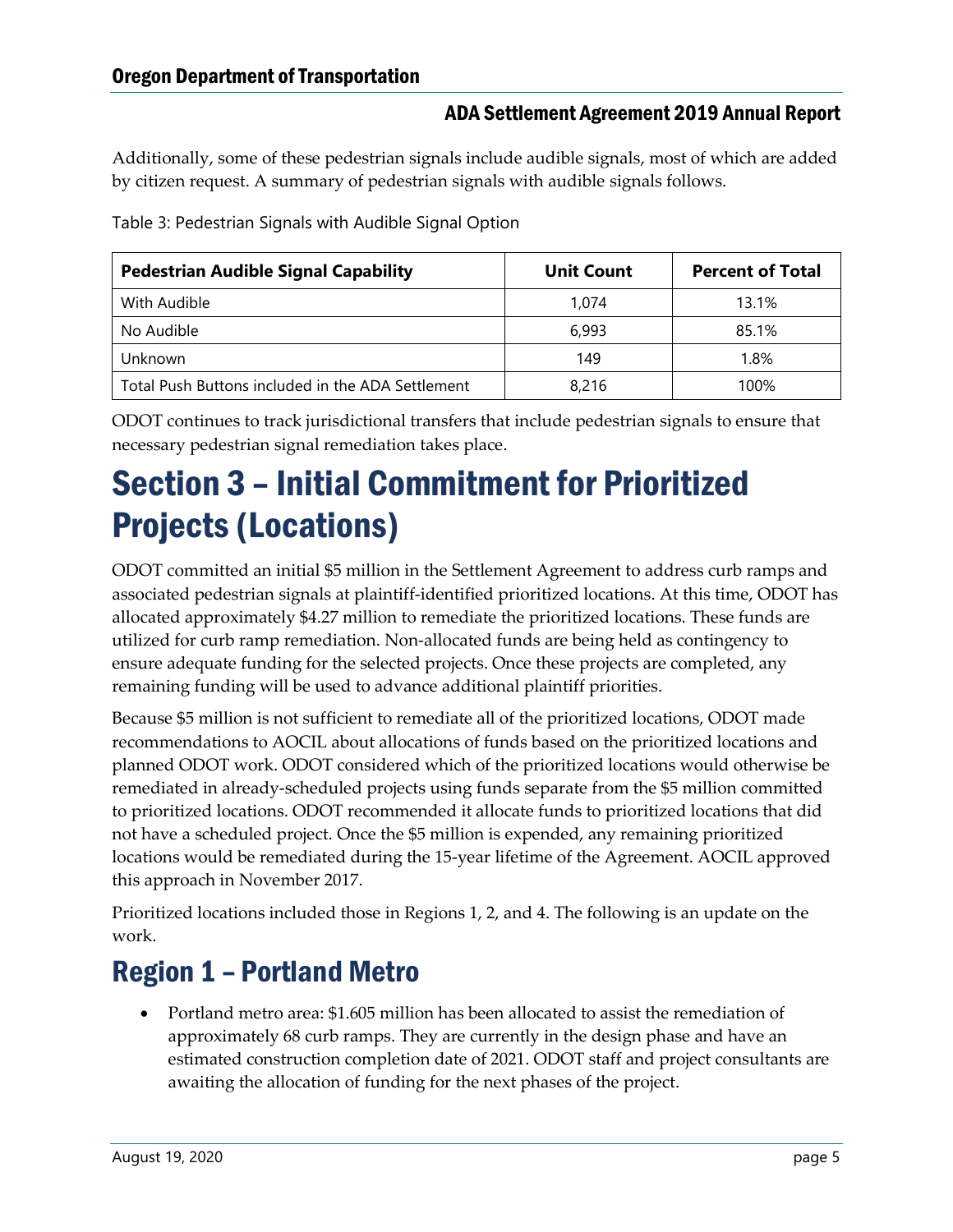Beaverton and Hillsboro city locations: Curb ramps are included in upcoming projects currently in the planning phase.

### <span id="page-9-0"></span>Region 2 – Willamette Valley/North Coast

- Springfield: Approximately \$295,000 was allocated to design and construct three priority ramps. Construction was completed in February 2020.
- Clatskanie: \$575,000 was allocated to the project that is currently in the design phase. The project is awaiting additional resources to finish design and construction. Estimated completion date is 2020.
- Lincoln City: ODOT contributed \$513,000 to assist remediating approximately 20 curb ramps. Construction started December 2019 and is projected to be complete in early 2020. There are 120 curb ramps from the prioritized locations that are in the development phase and will be remediated when funding for the construction phase is allocated.

### <span id="page-9-1"></span>Region 4 – Central Oregon

 Bend: ODOT has allocated \$1 million to assist two ongoing Region 4 projects that include prioritized locations. Between the two projects, approximately 148 curb ramps are set to be remediated. Both projects are currently in the design phase with an estimated completion in 2022.

### <span id="page-9-2"></span>Section 4 – Remediation of Curb Ramp Inventory

In 2019, ODOT remediated 1003 curb ramps previously identified in the updated curb ramp inventory as fair, poor, or missing. Remediation details are provided in Part (c) of this report.

ODOT considers data quality as a critical aspect of reporting – as evidenced in 2018 when staff spent extensive time on quality checks of millions of data fields to ensure accurate baseline inventory data. In 2019, ODOT staff turned heightened attention to the quality and reliability of inspections of curb ramps previously reported as compliant. Staff found that some of the ramps sampled, which were reported as passing inspection in 2018, did not precisely meet standards. In those cases the individual ramp data was updated. The timing of these corrections meant that 77 ramps reported as "remediated" or "good," in 2018 have been re-categorized as "poor" for 2019. Subsequently, ODOT staff prepared new training for all inspectors in 2020, with emphasis on correcting inspection errors. Inspection quality checks will continue in 2020.

ODOT performed database improvements and quality checks in 2019 and found some errors. We corrected the errors, but as a result 257 curb ramps constructed, inspected and remediated in 2019 now show a 2020 inspection date. These will not be reported as remediated in this report, but will be included in next year's report to maintain consistency in our reporting methods.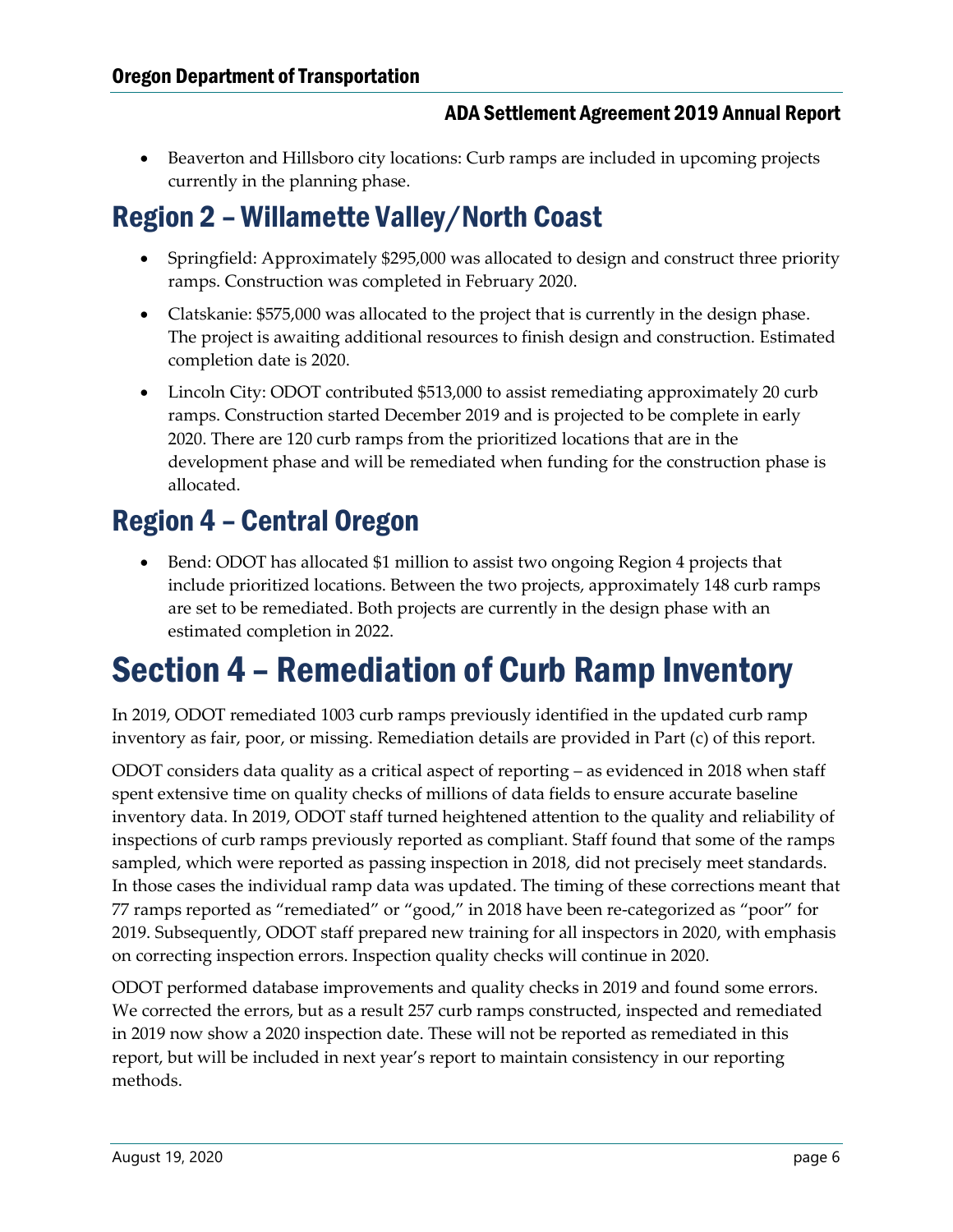### <span id="page-10-0"></span>Section 5 – Remediation of Pedestrian Signals

ODOT completed its inventory of pedestrian signals, then began refining our evaluation criteria to ensure compliance with the ADA. ODOT staff worked with our accessibility consultant and other ODOT business lines to improve design standards and construction requirements. We also provided a clear explanation of what work constitutes an "alteration," which requires signal remediation. ODOT has been remediating pedestrian signals that do not meet accessibility standards if they are part of an ODOT construction project.

ODOT continues to look forward to working with the plaintiffs to develop a remediation schedule.

### <span id="page-10-1"></span>Section 7 – Accessibility Consultant

ODOT continues to work with Cole & Associates as its accessibility consultant, as required under the Agreement. Cole reviews ODOT policies, standards, practices, training, forms and guidance to determine whether ODOT is following applicable standards. Cole provides a concurrence letter acknowledging that ODOT is complying with the applicable standards once these reviews conclude successfully.

In 2019, Cole provided concurrence letters for:

- Maintenance Operations Notice MG-Activities 2, guidance for pedestrian access, including people with disabilities, to travel safely through work zones.
- Technical directive providing guidance on determining when to acquire right of way to accommodate compliant curb ramp designs.

### <span id="page-10-2"></span>Section 9 – Alternate Routes during Construction

ODOT updated its policy to provide Temporary Pedestrian Accessible Routes (TPARs) through and around work zones that meet applicable standards. As noted in Section 7 above, the accessibility consultant provided concurrence with the additional policy in 2019 and conducted an in-field review. ODOT staff continue to refine the policy and to improve accessibility in work zones. For example, in July, ODOT staff accompanied the accessibility consultant on the field reviews and reevaluated some in-place TPARs to ensure the routes provide appropriate access.

In addition, when projects are nearing the construction phase, ODOT notifies organizations that serve people with disabilities about TPARs for the projects. These organizations are the Centers for Independent Living (CIL), as provided by AOCIL. ODOT also provides opportunities for communication before the construction phase with project open houses where the public can learn more about the project, provide input, and share concerns.

ODOT provided information and guidance to its staff statewide, related to alternate routes during construction at the following meetings: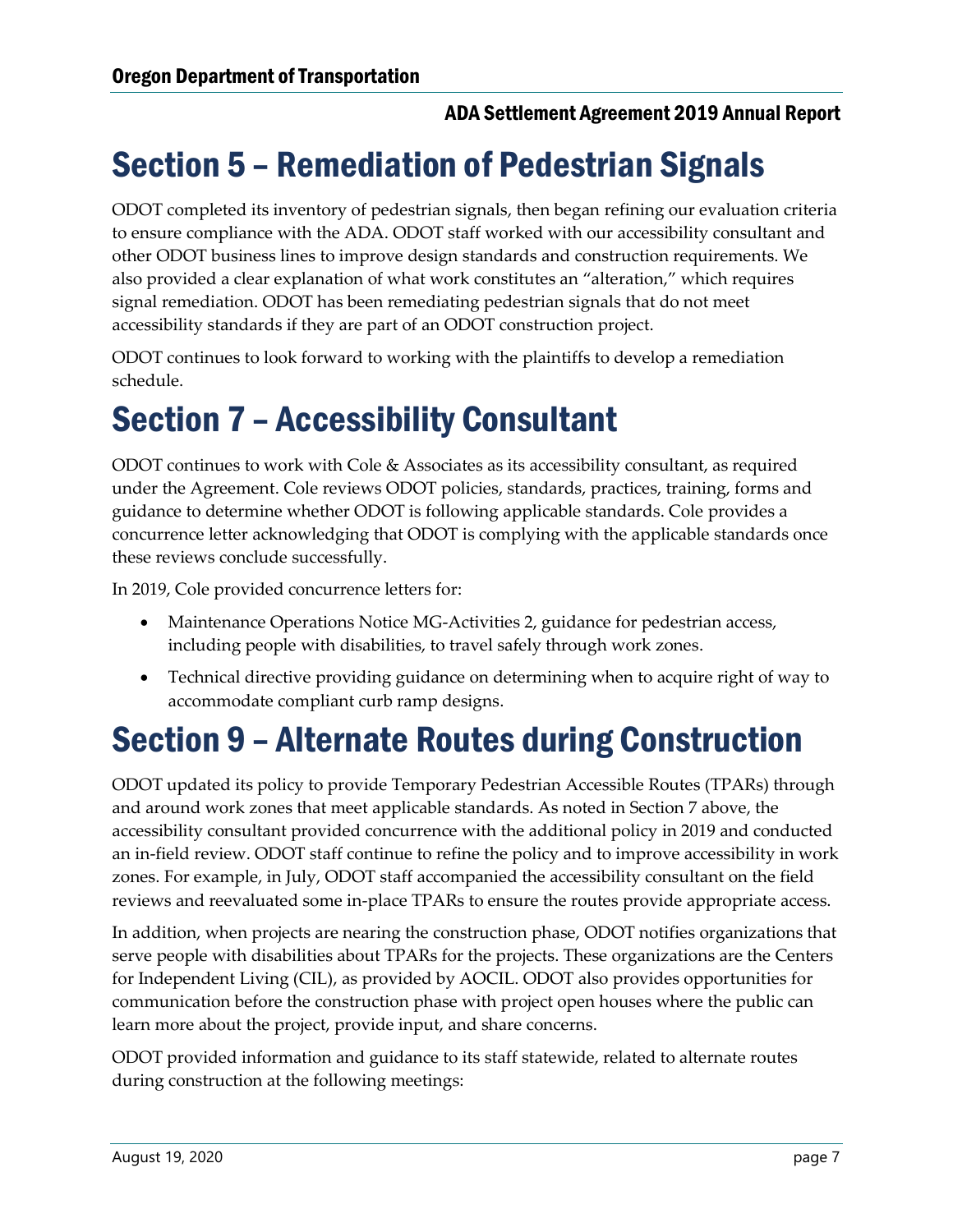- Monthly Design Resource meetings the third Tuesday of every month. Twelve meetings were held in 2019.
- In 2019, ODOT presented TPAR materials to ODOT Inspectors Training, and to both the City of Tigard and the City of Portland.

### <span id="page-11-0"></span>Section 14 – ODOT Oversight

ODOT identified Michael Kimlinger, State Traffic-Roadway Engineer, as a person with access to the ODOT director, as necessary, to be responsible for implementation of processes developed for remediation obligations.

ODOT identified David Morrissey, ADA Program Manager, as ADA coordinator, Office of Civil Rights.

### <span id="page-11-1"></span>Section 15 – Public Complaint and Request **Process**

ODOT follows its process to track and respond to Comments, Questions, Concerns or Requests (CQCR) consistent with this section. Each ODOT division and region has a designated "go to" representative who is knowledgeable about ADA requirements and desirable timelines. Each representative on the ADA-CQCR Communication Team helps find solutions to barriers identified in CQCRs submitted by members of the public. The team meets regularly to collectively monitor efforts, maintain high levels of expertise or, as necessary, to jointly solve more complex barriers.

When we receive a CQCR, a CQCR representative contacts the submitter to acknowledge receipt and subsequently gain a clear understanding of the issue(s) in order to find an effective solution. If the CQCR is not within ODOT's jurisdiction, a representative will provide contact information for other jurisdictions and follow-up as needed. Outreach by CQCR representatives to technical staff across ODOT enhances all staff's deeper knowledge of barriers encountered and ADA standards as they collaborate on solutions for each CQCR.

ODOT actively seeks to hear about barriers the public encounters. A person can submit a CQCR by printing the CQCR form and mailing it, submitting it via ODOT's website or calling AskODOT (1-888-275-6368, ext. 7). In addition, ODOT staff who interact with members of the public are trained to provide this information if asked about a barrier.

### <span id="page-11-2"></span>CQCR Overview for 2019

ODOT received 54 CQCRs during 2019. For each submission, ODOT tracks the subject and location of the request, as well as the status of the CQCR as our team processes them through to resolution.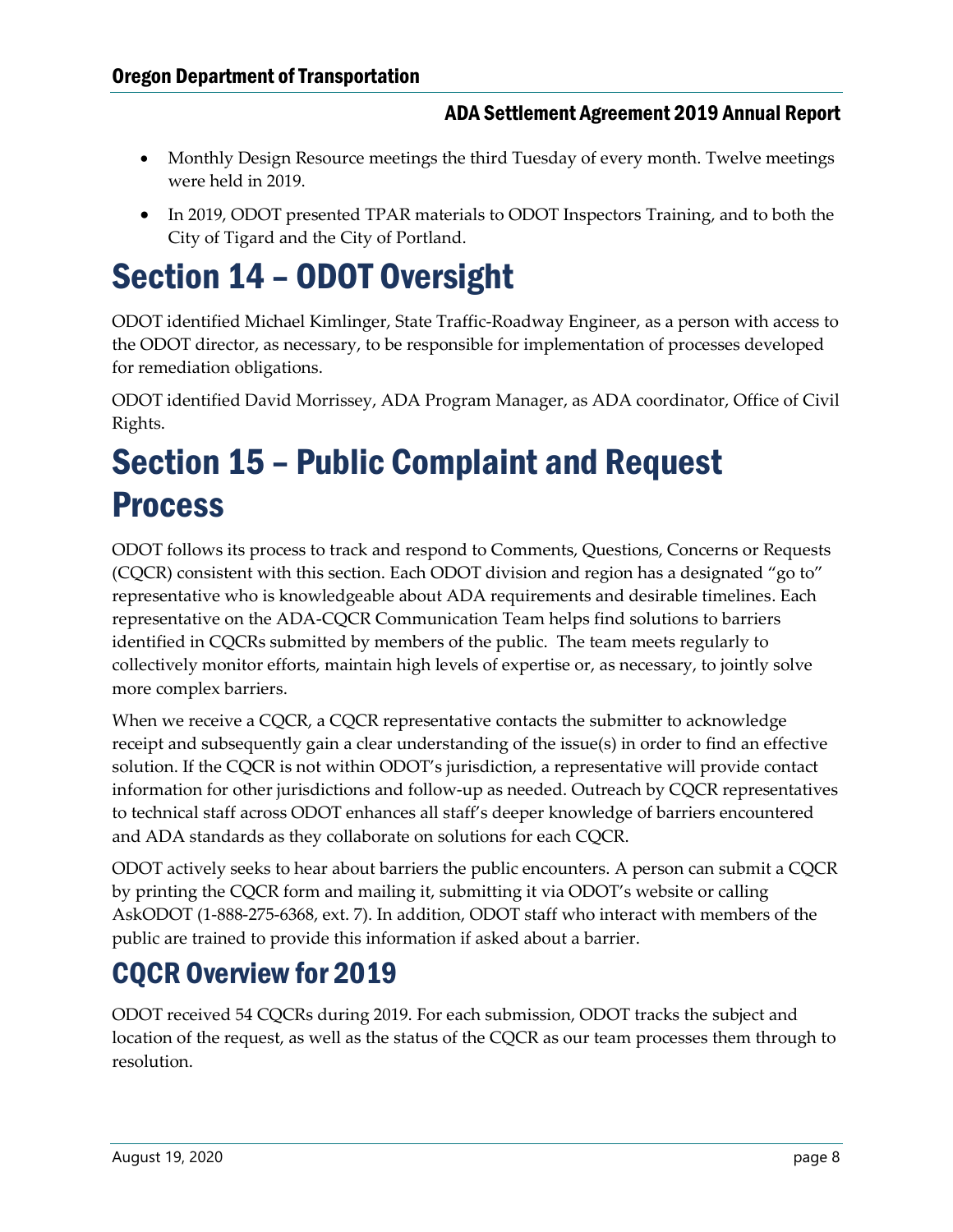In addition, three CQCRs received in 2018 were resolved in 2019, but are not included in the following charts.

<span id="page-12-0"></span>Figure 2: CQCR End of Year Status

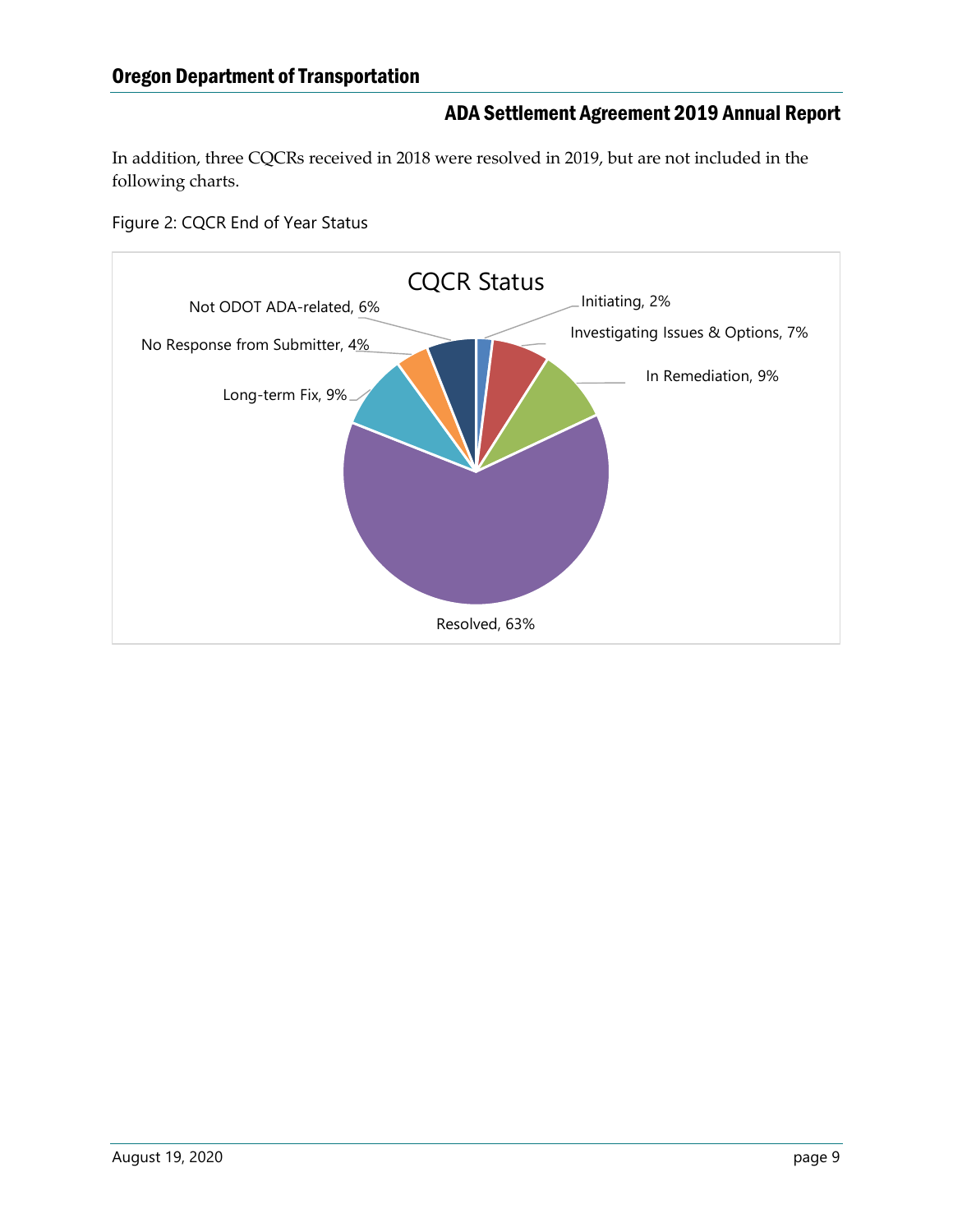<span id="page-13-0"></span>



<span id="page-13-1"></span>Figure 4: Reason for CQCR Submission



As referenced on page 4, not all sections of the Settlement Agreement require reporting in this report. ODOT reports that there are no deliverables for 2019 for sections 16-25.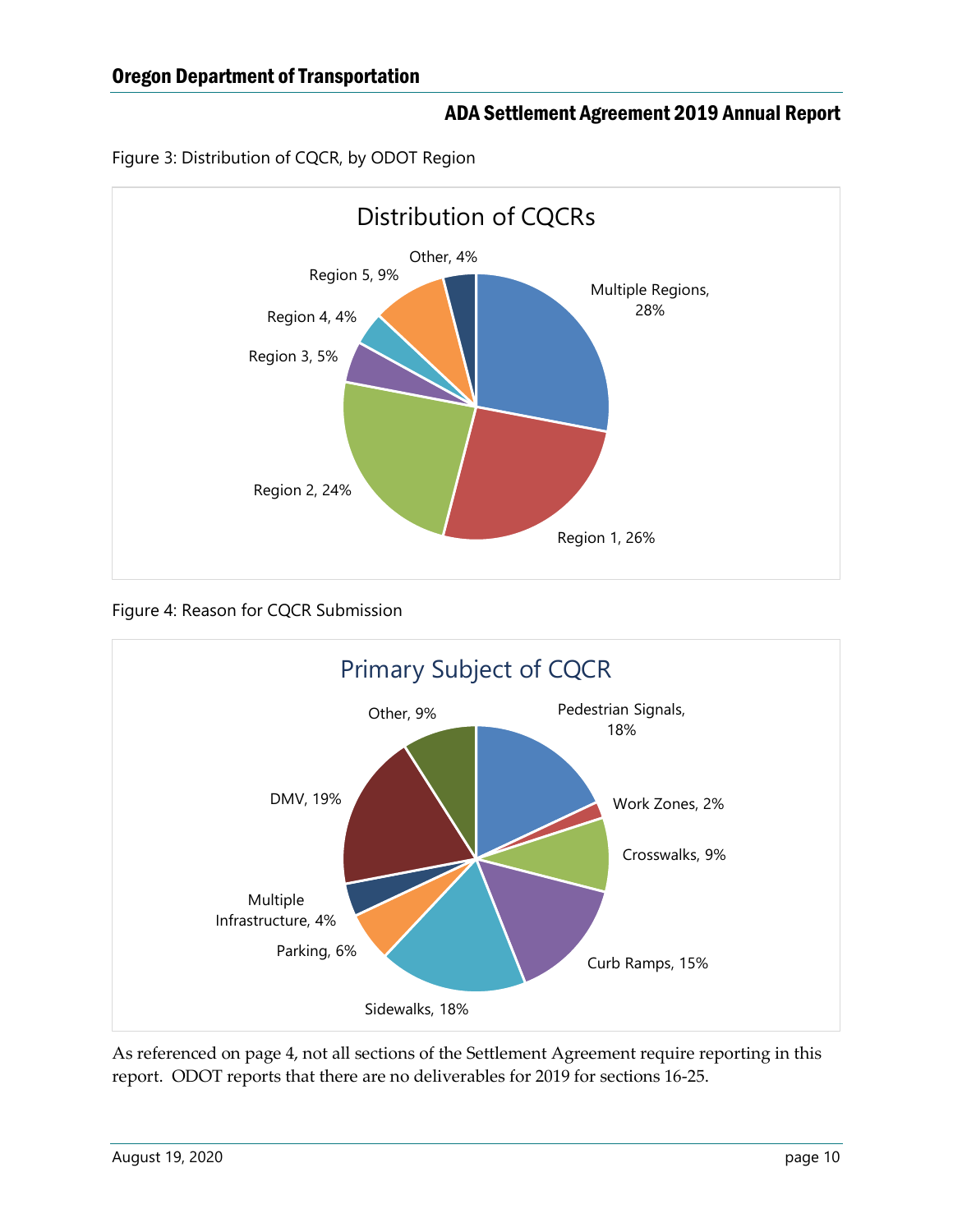### <span id="page-14-0"></span>Section 26 – Transportation Remediation

The Public Transportation Advisory Committee (PTAC) provides advice to ODOT's Rail and Public Transit Division and the Oregon Transportation Commission on transit policies and programs. The committee serves as a forum for discussing and identifying issues and solutions in public transportation.

The ADA Workgroup, which reports to the PTAC, was formed in 2017 in response to the Settlement Agreement. The group gathers input from residents, officials and ODOT staff as it considers barriers and other issues people with disabilities face while accessing transit statewide.

ODOT staff regularly participate in the PTAC ADA Workgroup meetings and provide presentations on the ADA Program, updates on the settlement implementation, and other resources to support the workgroup's function. In 2019 the ADA Workgroup developed surveys to be distributed to transit providers and riders throughout 2020. Feedback from the surveys, combined with other resources, will guide the development of an ADA Accessible Transit Stop Toolkit.

### <span id="page-14-1"></span>Section 27 – Education and Outreach

ODOT conducted outreach or delivered presentations to the following organizations about ADA requirements and/or the Agreement. ODOT staff worked with CIL representatives in regard to these meetings and invited their assistance to inform their constituents of the meetings.

### <span id="page-14-2"></span>2019 ADA Outreach

Outreach to external transportation-related committees and other organizations:

| Jan. 9, 2019  | Lane Area Commission on Transportation, Springfield                         |
|---------------|-----------------------------------------------------------------------------|
| Jan. 24, 2019 | ADA Peer Round Table Discussion                                             |
| Feb. 7, 2019  | <b>AOCIL Board Meeting, Salem</b>                                           |
| Mar. 4, 2019  | Public Transportation Advisory Committee, Salem                             |
| Mar. 8, 2019  | State Independent Living Council, Salem                                     |
| Mar. 15, 2019 | Disability Services Advisory Committee, Eugene                              |
| Apr. 23, 2019 | Public Transportation Advisory Committee ADA Disability Workgroup,<br>Salem |
| Jun. 4, 2019  | Disability for a day (Madras)                                               |
| Jun. 27, 2019 | Cascades West Area Commission on Transportation, Albany                     |
| Jul. 29, 2019 | Oregon Metropolitan Planning Organization Consortium, Portland              |
|               |                                                                             |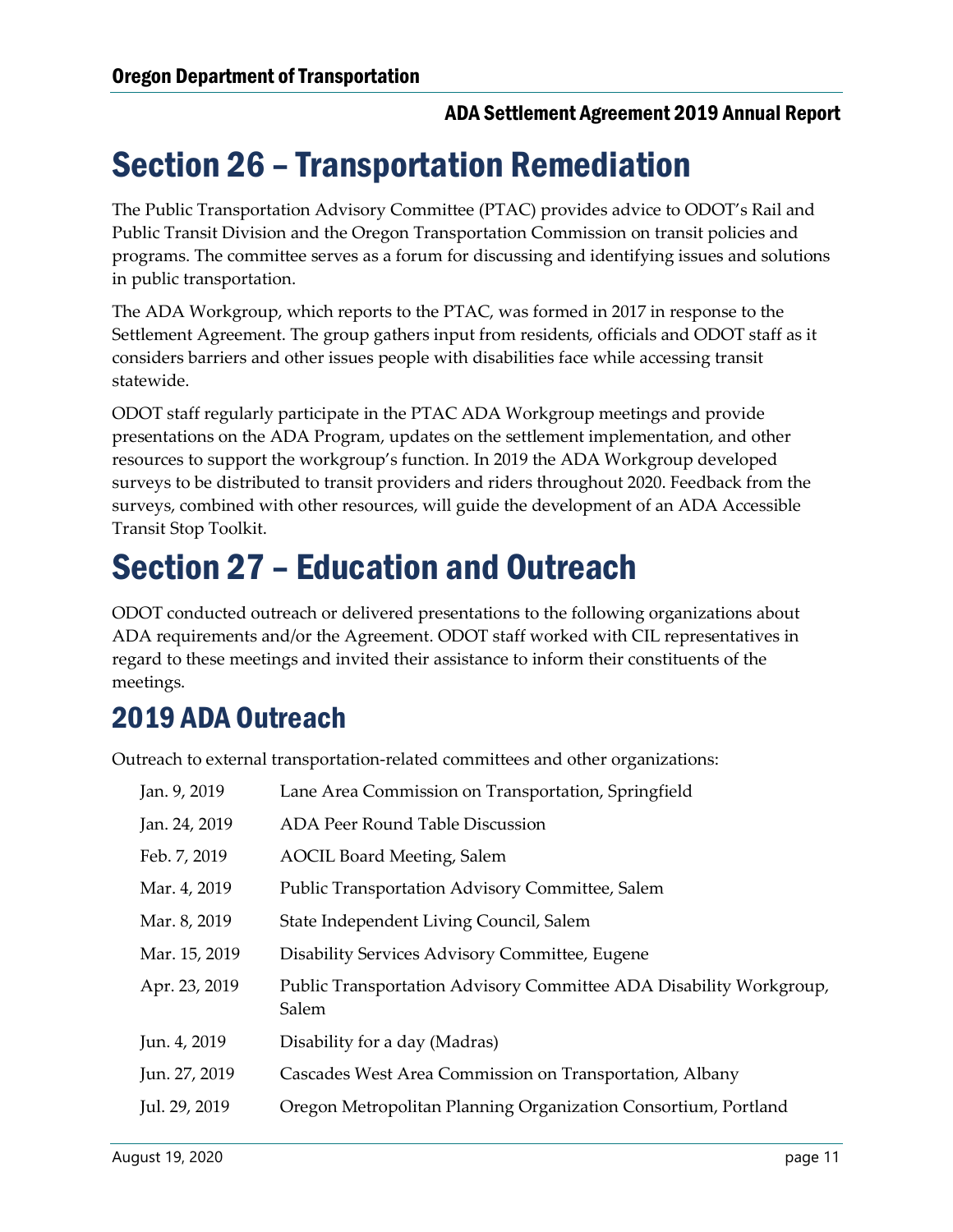| Aug. 9, 2019   | South Central Oregon Area Commission on Transportation, Klamath<br>Falls    |
|----------------|-----------------------------------------------------------------------------|
| Aug. 12, 2019  | Public Transportation Advisory Committee ADA Disability Workgroup,<br>Salem |
| Aug. 14, 2019  | Oregon Bicycle & Pedestrian Advisory Committee, Portland                    |
| Aug. 26, 2019  | Union City Council work session, Union                                      |
| Sept. 4, 2019  | AOCIL, Salem                                                                |
| Sept. 5, 2019  | Mid-Willamette Valley Area Commission on Transportation, Salem              |
| Sept. 9, 2019  | Portland Transportation Advisory Committee, Salem                           |
| Sept. 10, 2019 | Rogue Valley Area Commission on Transportation, Grants Pass                 |
| Sept. 12, 2019 | Central Oregon Area Commission on Transportation, Redmond                   |
| Sept. 13, 2019 | Southwest Area Commission on Transportation, Coquille                       |
| Sept. 19, 2019 | Disability for a day at ODOT Region 4 (internal and external)               |
| Sept. 23, 2019 | Southeast Area Commission on Transportation, Baker City                     |
| Oct. 3, 2019   | Northeast Area Commission on Transportation, La Grande                      |
| Nov. 4, 2019   | Public Transportation Advisory Committee, Salem                             |
| Nov. 13, 2019  | Lane Area Commission on Transportation, Springfield                         |
| Nov. 13, 2019  | <b>Central Oregon Coalition for Access</b>                                  |
| Nov. 14, 2019  | Northwest Area Commission on Transportation, Astoria                        |
| Dec. 2, 2019   | Public Transportation Advisory Committee, Salem                             |
| Dec. 2, 2019   | Region 1 ACT, Portland                                                      |
| Dec. 11, 2019  | Oregon Bicycle & Pedestrian Advisory Committee, Portland                    |

ADA outreach to other jurisdictions and organizations:

| Jan. 7, 2019  | Oregon Commission for the Blind           |
|---------------|-------------------------------------------|
| Jan. 11, 2019 | City of West Linn                         |
| Mar. 1, 2019  | Oregon Commission for the Blind           |
| Mar. 15, 2019 | Pennsylvania Department of Transportation |
|               | Apr. $2 \& 4$ , 2019 Access for the Blind |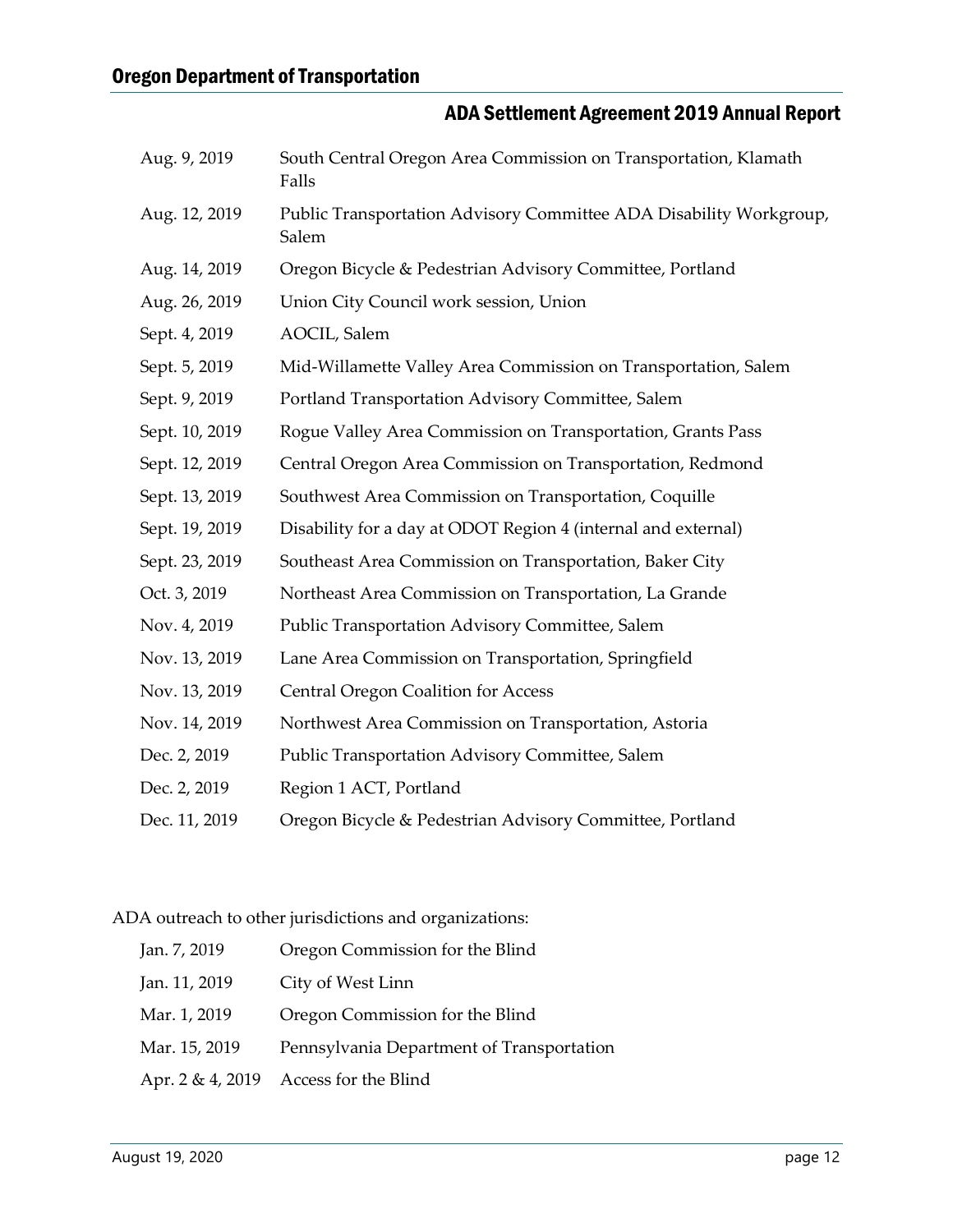| Jul. 16, 2019  | Oregon Commission for the Blind                             |
|----------------|-------------------------------------------------------------|
| Sept. 24, 2019 | Oregon Commission for the Blind                             |
|                | Dec. 17-19, 2019 ADA Peer Exchange with CalTrans and MnDOT. |

Internally, ODOT staff continues work on policies and practices, provides training and communicates regularly to ensure ADA considerations are a routine part of daily business. We set up a governance structure to resolve emerging questions and ensure reliability in all ADA considerations and solutions. The following are standing meetings of ODOT oversight groups:

- ADA Construction Coordination.
- ADA-CQCR Communications Team.
- ADA Oversight Committee.
- ADA Project Managers.
- ADA Working Group (Project Programming).
- Statewide ADA Standards.
- Statewide Town Hall.

This is the conclusion of Part (a)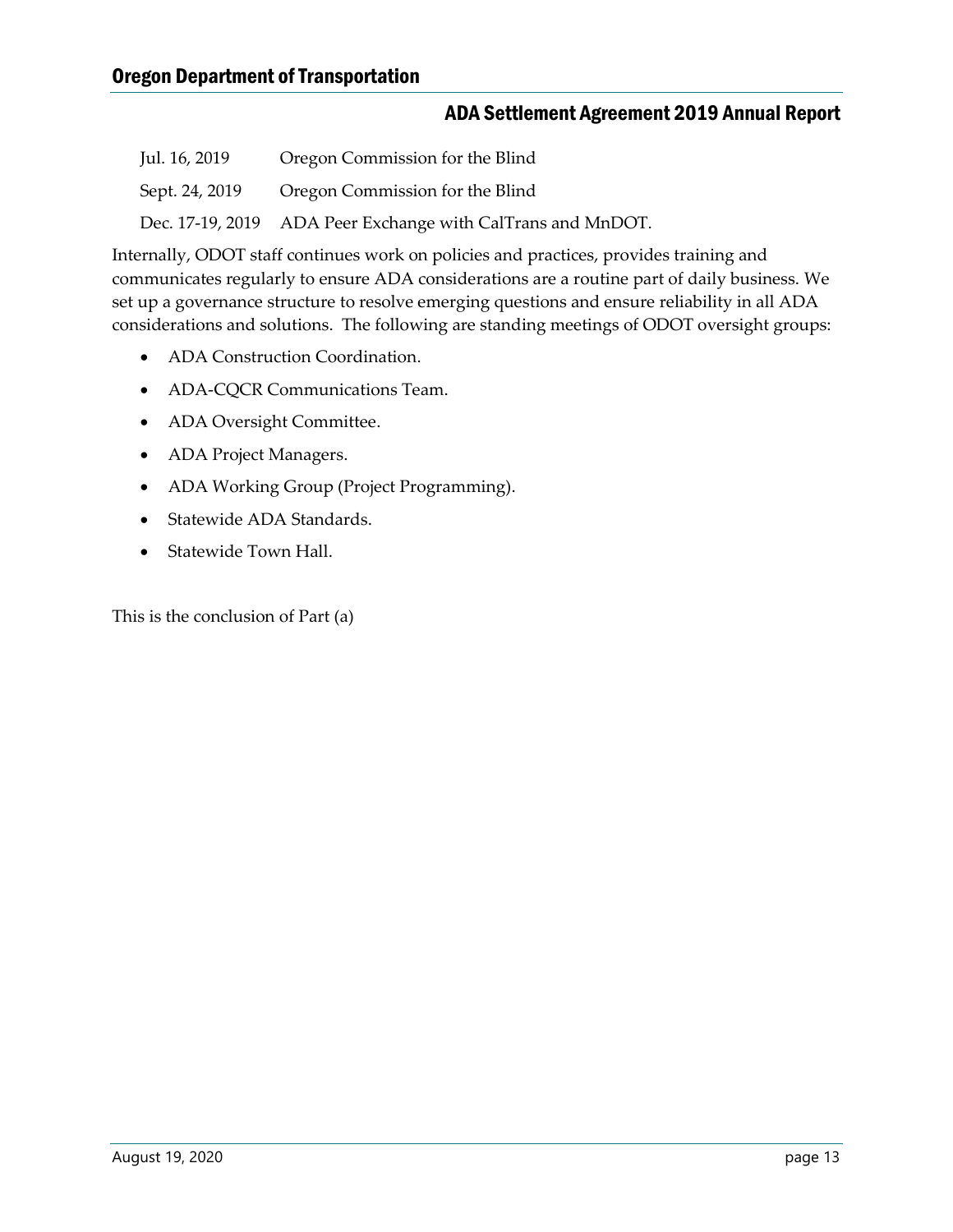# <span id="page-17-0"></span>Part (b) Amount Expended Pursuant to Section 3

As of December 31, 2019, ODOT accumulatively spent \$1,955,459 (\$1,092,205 spent specifically in 2019) to advance projects in prioritized locations through phases of project delivery. These funds come from the \$4.27 million currently programmed for these projects. This spending will continue in 2020 as projects continue to move through project phases.

This amount is not representative of all the work ODOT has performed on prioritized locations, only the work funded under the \$5 million commitment. Work on prioritized locations is also occurring through other projects funded separately, as noted by ODOT and agreed to by AOCIL when the list was finalized in 2017. All locations are shown in the following table.

| <b>City</b>  | <b>Region</b>  | <b>Highway</b>  | Curb Ramps <sup>1</sup><br><b>Status</b> |                | <b>Estimated</b><br><b>Delivery Year</b> |
|--------------|----------------|-----------------|------------------------------------------|----------------|------------------------------------------|
| Portland     | 1              | OR 213          | 8                                        | Complete       | 2018                                     |
| Portland     |                | OR 213          | $\overline{2}$                           | Design Phase   | 2021                                     |
| Portland     | 1              | <b>US 26</b>    | 40                                       | Design Phase   | 2021                                     |
| Portland     | 1              | <b>US 26</b>    | 24                                       | Design Phase   | 2021                                     |
| Hillsboro    | 1              | OR <sub>8</sub> | 20                                       | Planning Phase | 2021                                     |
| Hillsboro    | 1              | OR <sub>8</sub> | 4                                        | Planning Phase | 2021                                     |
| Clatskanie   | $\overline{c}$ | OR 30           | $\overline{2}$                           | Complete       | 2018                                     |
| Clatskanie   | $\overline{c}$ | OR 30           | 10                                       | Design Phase   | 2020                                     |
| Springfield  | $\overline{c}$ | OR 126          | 3                                        | Construction   | 2020                                     |
| Lincoln City | $\overline{2}$ | <b>US 101</b>   | 15                                       | Complete       | 2018                                     |
| Lincoln City | $\mathcal{P}$  | <b>US 101</b>   | 20                                       | Construction   | 2020                                     |
| Lincoln City | $\overline{2}$ | <b>US 101</b>   | 120                                      | Planning Phase | 2022-2032                                |
| Bend         | 4              | <b>US 97B</b>   | 70                                       | Design Phase   | 2022                                     |
| Bend         | 4              | <b>US 20</b>    | 78                                       | Design Phase   | 2022                                     |

<span id="page-17-1"></span>Table 4: Plaintiff Priority Location Information

After ODOT has spent the committed \$5 million on plaintiffs' prioritized locations, any remaining non-compliant curb ramps will be brought into compliance within the 15 years of this Agreement.

 $\overline{a}$ 

<sup>&</sup>lt;sup>1</sup> Approximate number.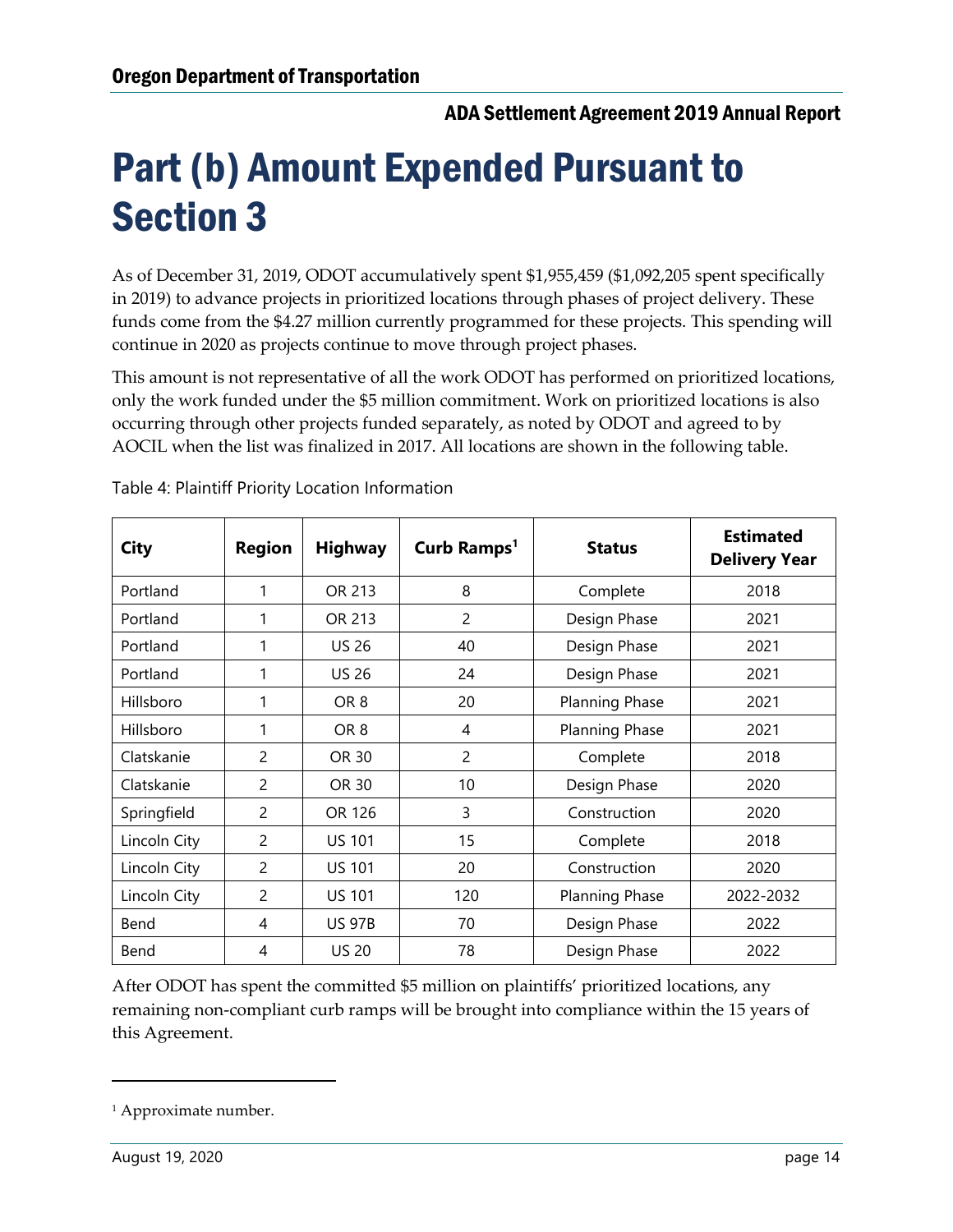# <span id="page-18-0"></span>Part (c) Number of Curb Ramp Locations Remediated

The Agreement requires ODOT to report on the number of curb ramps ODOT remediated and how they were remediated. The first category to report is the number of curb ramps and their physical locations that were remediated by:

- $4(a)$  the installation of a new curb ramp at a location where one was previously missing: 22 curb ramps.
- 4(b) upgrading an existing, non-compliant curb ramp to meet applicable standards: 473 curb ramps.

(See Settlement Agreement, Section 4)

A summary of missing and poor curb ramps that were remediated by physical installation is provided in the matrix below.

| <b>Section</b> |     |     |    |    |    | Region 1   Region 2   Region 3   Region 4   Region 5   Transferred | <b>Total</b> |
|----------------|-----|-----|----|----|----|--------------------------------------------------------------------|--------------|
| 4(a)           |     |     |    |    |    |                                                                    |              |
| 4(b)           | 113 | 222 | 85 | 33 | 19 |                                                                    | 473          |
| <b>Total</b>   | 121 | 227 | 88 | 39 |    |                                                                    | 495          |

<span id="page-18-1"></span>Table 5: Curb Ramp Remediation for Categories 4(a) and 4(b), by ODOT Region

Note: ODOT standards consider "non-compliant curb ramps" to include both ramps that do not meet one or more of the design standards and curb ramps that are needed, but not yet in place (aka "missing"). Collectively, these curb ramps are considered "poor" for accessibility and reported as such. As required by the Agreement, ODOT reports on the number of missing and non-compliant curb ramps that were remediated by physically installing new or upgrading existing curb ramps under Sections 4(a) and (b).

See Appendix 1 for physical locations.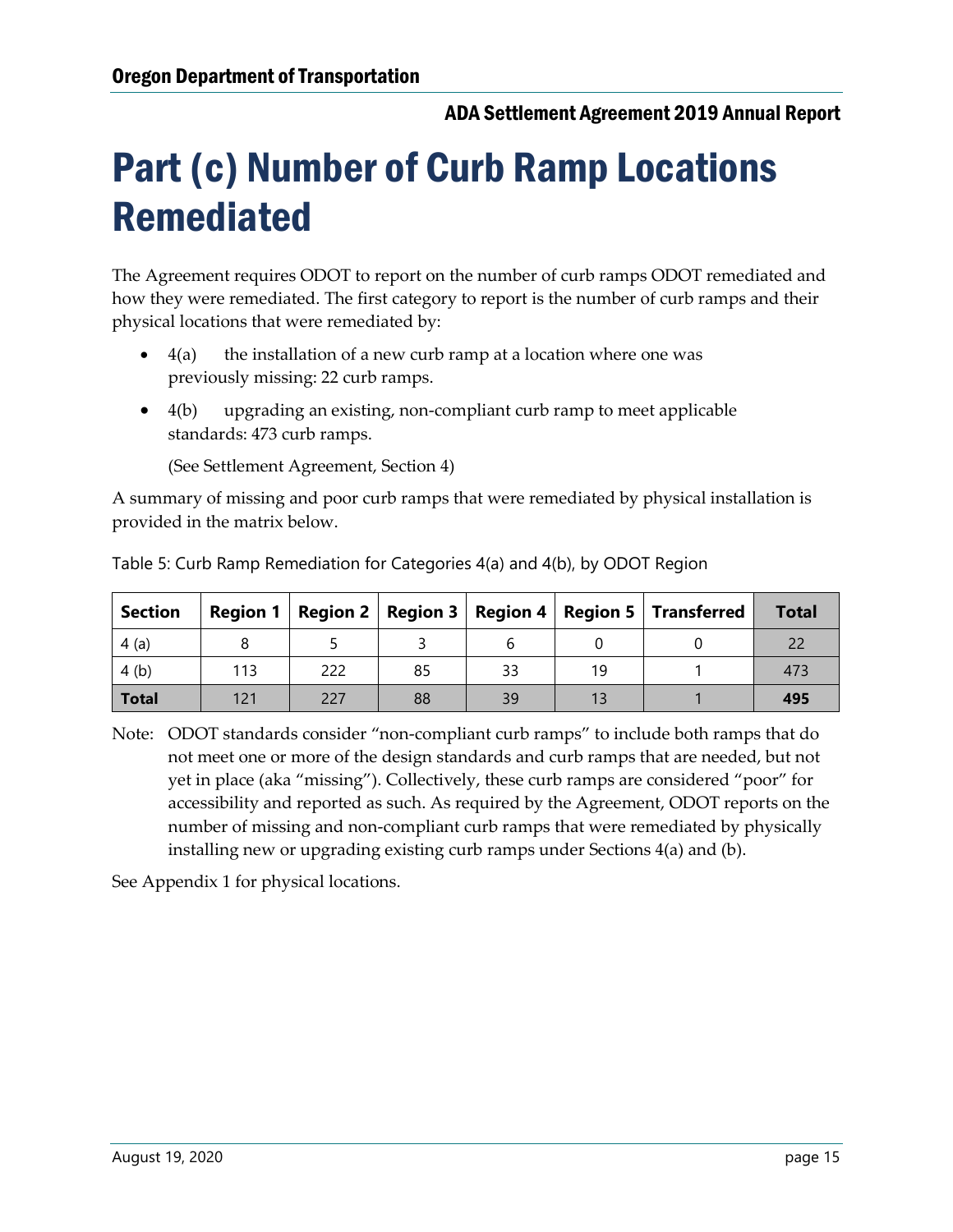Other categories to report are the number of curb ramps that were remediated by:

- 4(c) determining that there was a design exception because a curb ramp fully compliant with all design standards would be technically infeasible: 45 curb ramps.
- 4(d) closing a pedestrian crossing as appropriate with applicable standards: 259 curb ramps.
- $\bullet$  4(e) determining there was another permissible exception to compliance under ADA: 0 curb ramps.
- 4(f) determining right of way availability precluded compliance: 0 curb ramps.
- 4(g) determining the curb ramps were compliant because of other methods or changes to the location: 204 curb ramps.
	- o As this is the first time numbers have been reported under this category of remediation, an example of ramps included here would be an intersection that included 12 ramps in the baseline inventory, but was reconfigured to remove two pedestrian islands. The new intersection configuration complies with all standards, remediates two curb ramps at each of four corners (for a total of eight), but four are no longer necessary. This means four were removed.

(See Settlement Agreement, Section 4)

(See Appendix 2 for physical locations)

| <b>Section</b> | <b>Region 1</b> |    | Region 2   Region 3 | <b>Region 4</b> |     | <b>Region 5   Transferred</b> | <b>Total</b> |
|----------------|-----------------|----|---------------------|-----------------|-----|-------------------------------|--------------|
| 4(c)           | 14              | 19 |                     |                 |     |                               | 45           |
| 4(d)           | 85              | 77 | 49                  |                 | 28  | 14                            | 259          |
| 4(e)           |                 |    |                     |                 |     |                               |              |
| 4(f)           |                 |    |                     |                 |     |                               |              |
| 4(g)           |                 | 59 |                     |                 | 113 |                               | 204          |

<span id="page-19-0"></span>Table 6: Curb Ramp Remediation for Categories 4(c)-4(g), by ODOT Region

In summary, the total number of curb ramps remediated by all methods listed in Section 4 equals 1,003. A summary of these results is shown in the following table.

<span id="page-19-1"></span>Table 7: Curb Ramp Remediation, by Category, for 2019

| 4(a) | 4(b) | 4(c) | 4(d) | 4(e) | 4(f) | 4(g) | <b>Total</b> |
|------|------|------|------|------|------|------|--------------|
| 22   | 473  | 45   | 259  |      |      | 204  | 1,003        |